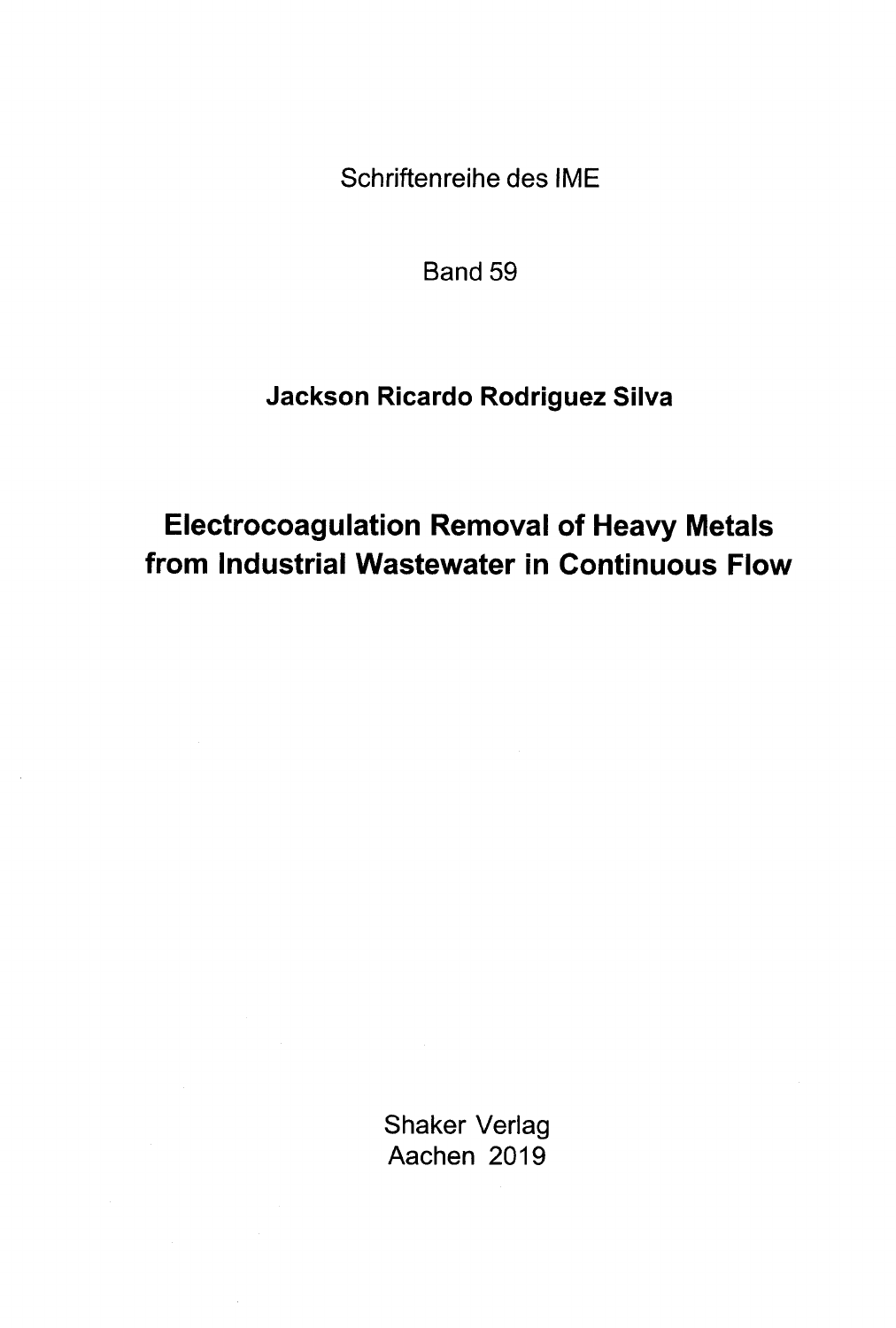## Table of Contents

| 1 |                                                                             | Background and Motivation <b>Exercises Background and Motivation</b>                                                                                               | 1  |  |  |  |
|---|-----------------------------------------------------------------------------|--------------------------------------------------------------------------------------------------------------------------------------------------------------------|----|--|--|--|
| 2 | Environmental regulations on heavy metal removal for                        |                                                                                                                                                                    |    |  |  |  |
|   |                                                                             | 2.1 Common Waste Water and Waste Gas Treatment / Management<br>Systems in the Chemical Sector BREF (CWW July 2016) _____________                                   |    |  |  |  |
|   |                                                                             | 2.2 Non-Ferrous Metals BREF (NFM October 2014) _____________________________7                                                                                      |    |  |  |  |
|   |                                                                             | 2.3 Waste Incineration BREF (WI August 2006) __________________________________8                                                                                   |    |  |  |  |
| 3 | Drawbacks of BAT for heavy metals removal in wastewater                     |                                                                                                                                                                    |    |  |  |  |
|   |                                                                             | 3.1 General information about BAT for heavy metals removal _____________ 11                                                                                        |    |  |  |  |
|   |                                                                             |                                                                                                                                                                    | 11 |  |  |  |
|   |                                                                             |                                                                                                                                                                    |    |  |  |  |
|   |                                                                             | 3.1.3 Chemical precipitation (including neutralization) ________________ 14                                                                                        |    |  |  |  |
|   |                                                                             |                                                                                                                                                                    | 16 |  |  |  |
|   |                                                                             |                                                                                                                                                                    |    |  |  |  |
|   |                                                                             | 3.2 Reagent impurities and its effect on reaction times                                                                                                            |    |  |  |  |
|   |                                                                             | 3.3 pH solubility drawbacks due to amphoterism issues _____________________ 18                                                                                     |    |  |  |  |
|   |                                                                             | 3.4 Toxic nature of driving forces behind chemical precipitation _______________ 20                                                                                |    |  |  |  |
|   |                                                                             | 3.5 Lack of sustainability in sludge recycling operations ______________________ 21                                                                                |    |  |  |  |
|   |                                                                             | 3.6 Drawbacks of filtration technologies for small colloidal particles 22                                                                                          |    |  |  |  |
| 4 |                                                                             |                                                                                                                                                                    |    |  |  |  |
|   |                                                                             | 4.1 Isoelectric conditions of electrocoagulation vs. regular electrolysis ____ 23                                                                                  |    |  |  |  |
|   |                                                                             | 4.2 pH relevance in transport phenomena of colloidal systems ____________ 24                                                                                       |    |  |  |  |
|   |                                                                             | 4.3 Electrokinetic connection between zeta potential and EC performance _ 27                                                                                       |    |  |  |  |
|   |                                                                             | 4.4 Heavy metal removal mechanisms in electrodeposition reactions 28                                                                                               |    |  |  |  |
| 5 | Development of continuous electrocoagulation with online<br>process control |                                                                                                                                                                    |    |  |  |  |
|   |                                                                             |                                                                                                                                                                    | 29 |  |  |  |
|   |                                                                             | 5.2 Hardware development for the electrocoagulation treatment of<br>wastewater                                                                                     | 31 |  |  |  |
|   |                                                                             | 5.2.1 Description of old batch setup for electrocoagulation treatment __ 31<br>5.2.2 Description of new inline setup for continuous EC with pH-<br>conditioning 32 |    |  |  |  |
|   |                                                                             | 5.3 Inline reactor design for continuous electrocoagulation treatment                                                                                              | 34 |  |  |  |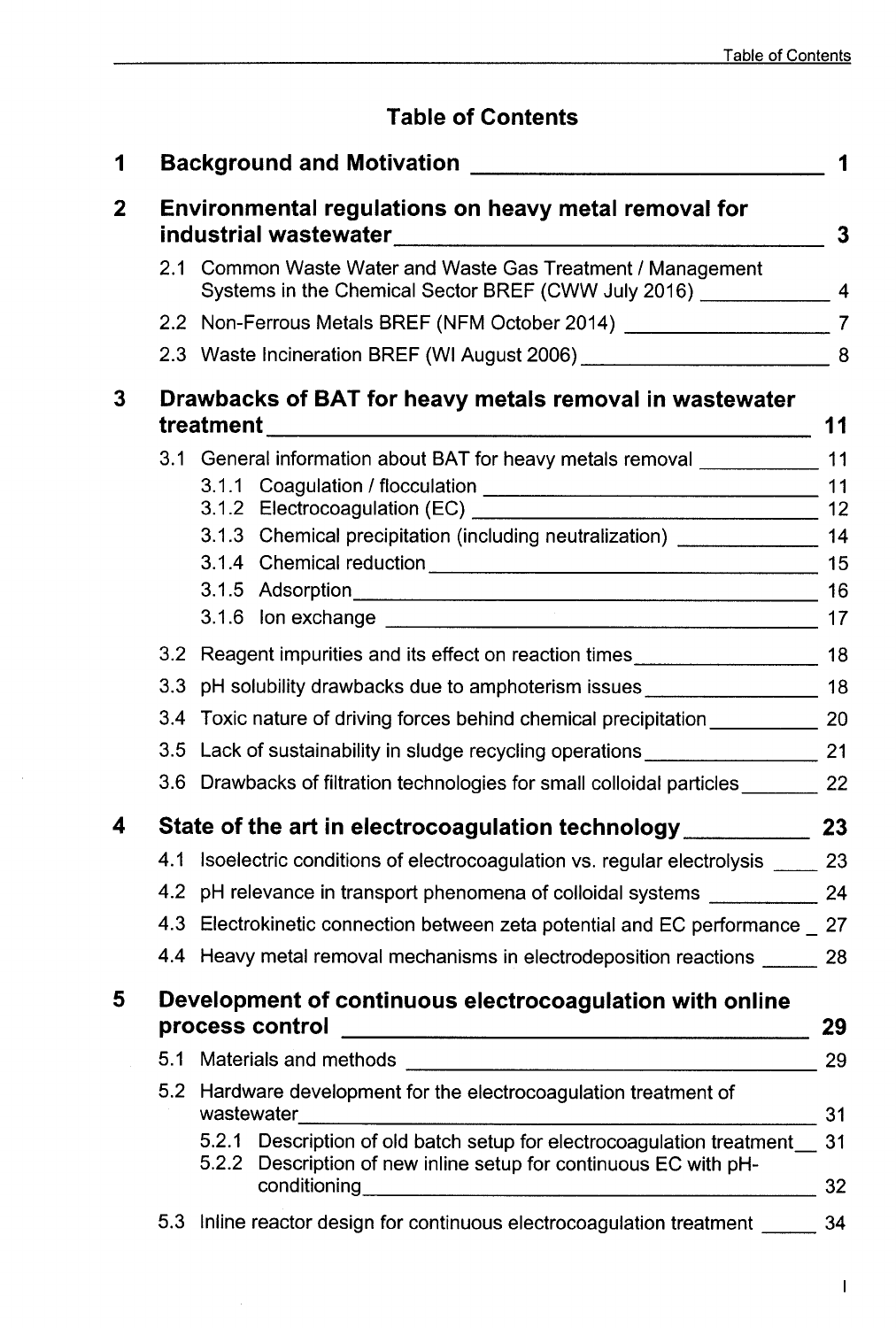|   |     | 5.4 Design of online process control for continuous electrocoagulation _____ 36                                                                                                                                 |    |
|---|-----|-----------------------------------------------------------------------------------------------------------------------------------------------------------------------------------------------------------------|----|
|   | 5.5 | Transfer function and tuning of PID controller for continuous EC _______ 38                                                                                                                                     |    |
|   |     | 5.6 Faraday's law and its effect on electrolytic dosage of sacrificial anode _ 40                                                                                                                               |    |
|   |     | 5.7 Effect of electrolytic dosage on zeta potential and EC performance ____ 41                                                                                                                                  |    |
| 6 |     | Proof of principle of electrocoagulation technology in                                                                                                                                                          | 43 |
|   |     | 6.1 Industrial wastewater from a copper plant __________________________________ 43                                                                                                                             |    |
|   |     | 6.1.1 Effect of electrode material on heavy metals removal ___________ 44<br>6.1.2 Effect of electrode material on power consumption and<br>conductivity the conductivity of the conductivity<br>$\frac{45}{2}$ |    |
|   |     | 6.1.3 Effect of electrode material on heavy metals recovery __________ 46                                                                                                                                       |    |
|   |     | 6.1.4 Effect of sample concentration on heavy metals recovery ______ 49                                                                                                                                         |    |
|   |     | 6.1.5 Effect of pH-conditioning on heavy metals removal ______________ 52                                                                                                                                       |    |
|   |     | 6.1.6 Effect of pH-conditioning on conductivity and power<br>consumption to the consumption                                                                                                                     |    |
|   |     | 6.1.7 Amount of energy released as hydrogen in EC off-gas _________ 56                                                                                                                                          |    |
|   |     | 6.2 Industrial wastewater from a lead plant ___________________________________58                                                                                                                               |    |
|   |     | 6.2.1 Effect of pH-conditioning on heavy metals removal _____________58                                                                                                                                         |    |
|   |     | 6.2.2 Potential hazard due to the release of toxic arsine in off-gas _____ 59                                                                                                                                   |    |
|   |     | 6.2.3 Effect of pH-conditioning on conductivity and power<br>consumption and the consumption<br>$\frac{62}{2}$                                                                                                  |    |
|   |     | 6.2.4 Amount of energy released as hydrogen in EC off-gas __________ 64                                                                                                                                         |    |
|   |     | 6.3 Hazardous wastewater from a waste incineration facility________________ 65                                                                                                                                  |    |
|   |     | 6.3.1 Effect of electrode material on heavy metals removal _____________ 65                                                                                                                                     |    |
|   |     | 6.3.2 Effect of electrode material on pH and conductivity values ______ 67                                                                                                                                      |    |
|   |     | 6.3.3 Effect of electrode material on power consumption and<br>temperature 69                                                                                                                                   |    |
|   |     | 6.4 Flue-gas FGT wastewater from a waste incineration facility ______________ 70                                                                                                                                |    |
|   |     | 6.4.1 Effect of pH-conditioning on electrical conductivity ________________71                                                                                                                                   |    |
|   |     | 6.4.2 Effect of pH-conditioning on heavy metals removal _____________ 72                                                                                                                                        |    |
| 7 |     | <b>Experimental work with continuous EC using online</b>                                                                                                                                                        | 73 |
|   |     | process control                                                                                                                                                                                                 |    |
|   |     | 7.1 Batch vs. inline set-up without closed-loop control (offline) ______________ 73                                                                                                                             |    |
|   |     | 7.1.1 Effect of inline reactor design on heavy metals removal ___________ 73<br>7.1.2 Effect of EC reactor design on power consumption __________________________                                               |    |
|   |     | $\frac{1}{2}$ 75                                                                                                                                                                                                |    |
|   |     | 7.2.1 Effect of power consumption on electrolytic dosage of<br>sacrificial anode materials                                                                                                                      | 76 |
|   |     | 7.2.2 Tuning of PID process controller for EC treatment in online<br>mode                                                                                                                                       | 77 |